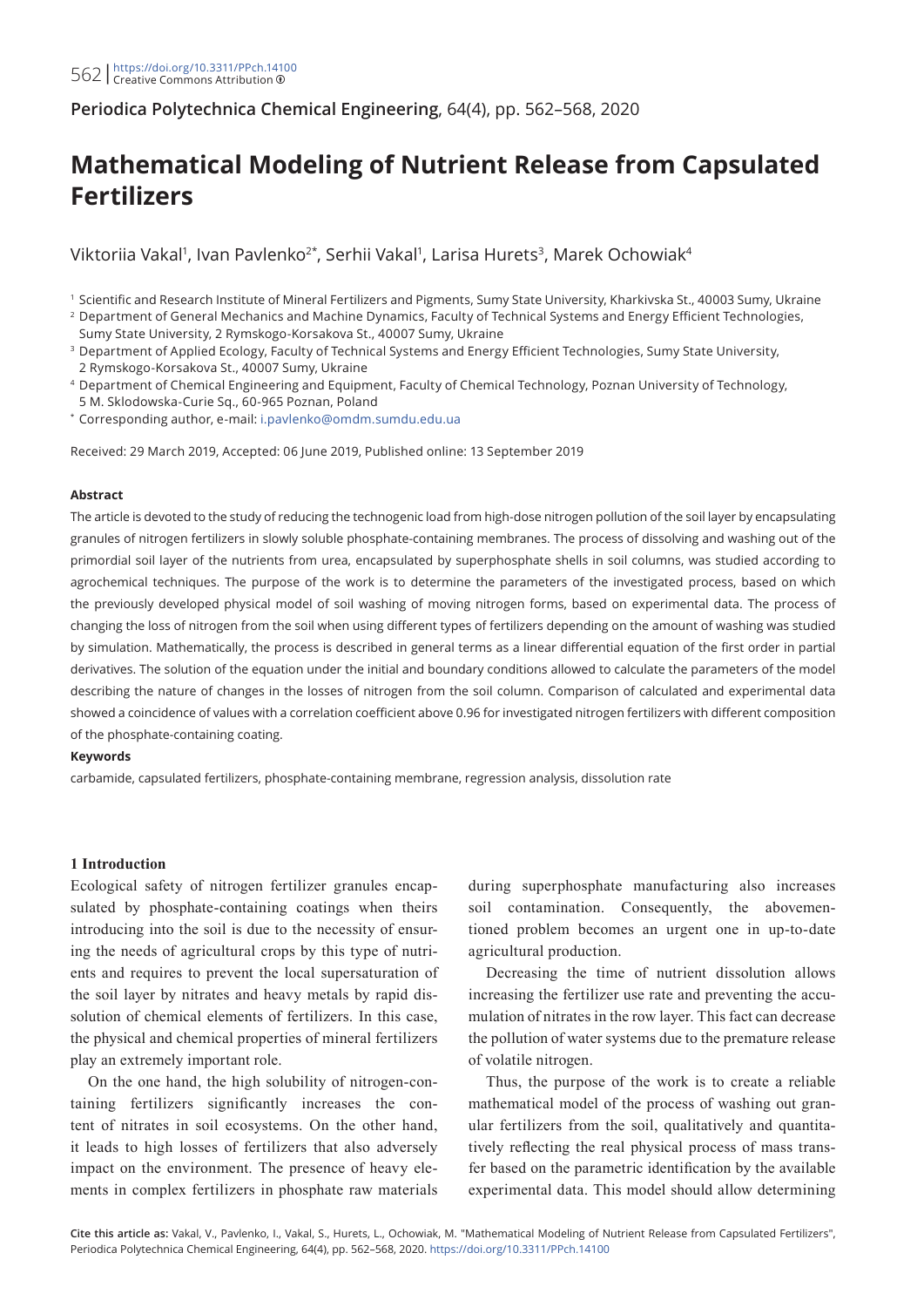the fertilizers concentration in soil over time, and estimating the time of the nitrogen release from soil.

## **2 Literature Review**

The physical model of nutrients and heavy metals migration from encapsulated fertilizers can be represented by two stages [1]. The first is characterized by penetration of moisture from soil through the granule covering and consequent dissolution of the nitrogen nucleus, and diffusion of the supersaturated solution through the covering to the soil layer. In this process, the driving force is the difference between the nitrogen solution concentration inside the encapsulated fertilizer and in the soil. Phosphatecontaining coverings significantly reduce the concentration increase rate of nitrogen solution in the soil layer and limit the local zones with high nitrogen concentration.

The second stage begins after the complete dissolution of the granule's core and ends with the complete migration of nitrogen into the soil [2]. At the same time, highly-complicated processes of nitrogen transformation occur in the soil layer (i. e. dissolution, diffusion, migration, adsorption, and metabolism), which change the chemical composition of fertilizers and their distribution in the soil.

For the third stage, the simplified mathematical models are developed for describing the migration processes of nutrients in the soil layer [3–5]. These models allow predicting the kinetics of granule dissolution in the system "granule – moist porous medium". The calculation is based on the approximate determination of the diffusion coefficient of the dissolved substance inside the capsule and in the porous medium.

Currently, physical and mathematical models are known for describing the dissolution process of nitrogen-based components from the encapsulated granular fertilizers [6]. These models are based on studying the diffusion process through the spherical shell. However, the abovementioned research allows solving the first-order problem related to the definition of the mass transfer of nutrients from granule through the shell without the analytically-based methodology of estimating the time of the granule complete dissolution and kinetics of the nitrogen release from the capsule during the dissolution.

At the same time, in order to assess the ecological component of the process of washing out the components of agrochemicals in a row layer, a number of researchers apply separate mathematical models based on experimental investigations carried out in groundwater wells [7, 8]. The expediency of this method is based on the possibility of experimental

fixation of water-soluble forms of substances in washing water. Particularly, in the research work [9], the internal spatial characteristics of the transport of substances in natural heterogeneous soils were studied for the further development of the corresponding mathematical model.

The research works [10, 11] is devoted to using the impact of microwave energy on the regeneration of the adsorbent. This approach can be applied to accelerate the process of mass transfer in fertilizers. Additionally, papers [12, 13] allow modeling the movement of granular material during its releasing from fertilizers.

A review of the technical approach based on the mathematical modeling and simulation of fertilizers release is presented in the works [14–16]. Additionally, the research paper [17] deals with modeling the diffusion process for a single granule for modeling of the controlled nutrient release from polymer-coated fertilizers, as well as the statistically based model for diffusion release is proposed in the research paper [18].

It should be noted that all the recent research does not allow developing the comprehensive mathematical model, the parameters of which can be determined by the results of numerical experimental data using the regression dependencies.

### **3 Research methodology**

The analysis of experimental data obtained by the Research Institute of Mineral Fertilizers and Pigments of Sumy State University shows that the kinetics of washing out the nitrogen from the capsule can be described by the first-order differential equation with partial derivatives as the mass transfer equation describing the physical process of the change in the concentration of a substance over space and time [19]:

$$
\frac{\partial C(y,t)}{\partial t} = v \frac{\partial C(y,t)}{\partial y} + k \big[ C_* - C(y,t) \big],\tag{1}
$$

where  $C$  – concentration of nitrogen for a fertilizer dissolved in a granule, mg/kg;  $C_*$  – limiting concentration of nitrogen for a fertilizer dissolved in the granule, mg/kg;  $t$  – time, weeks;  $v$  – velocity of nitrogen release from the granule's cover, mm/week; *y* – space coordinate, mm;  $k$  – dissolution rate [20] evaluated experimentally, week<sup>-1</sup>.

Considering the potential ecological hazards from high fertilization rates, water-soluble nitrogen was chosen as the main component for ensuring the safety of fertilizers. The preliminary humidification of soil and the number of washing cycles were simulated by the natural weather conditions within the carried out agrochemical methods. In this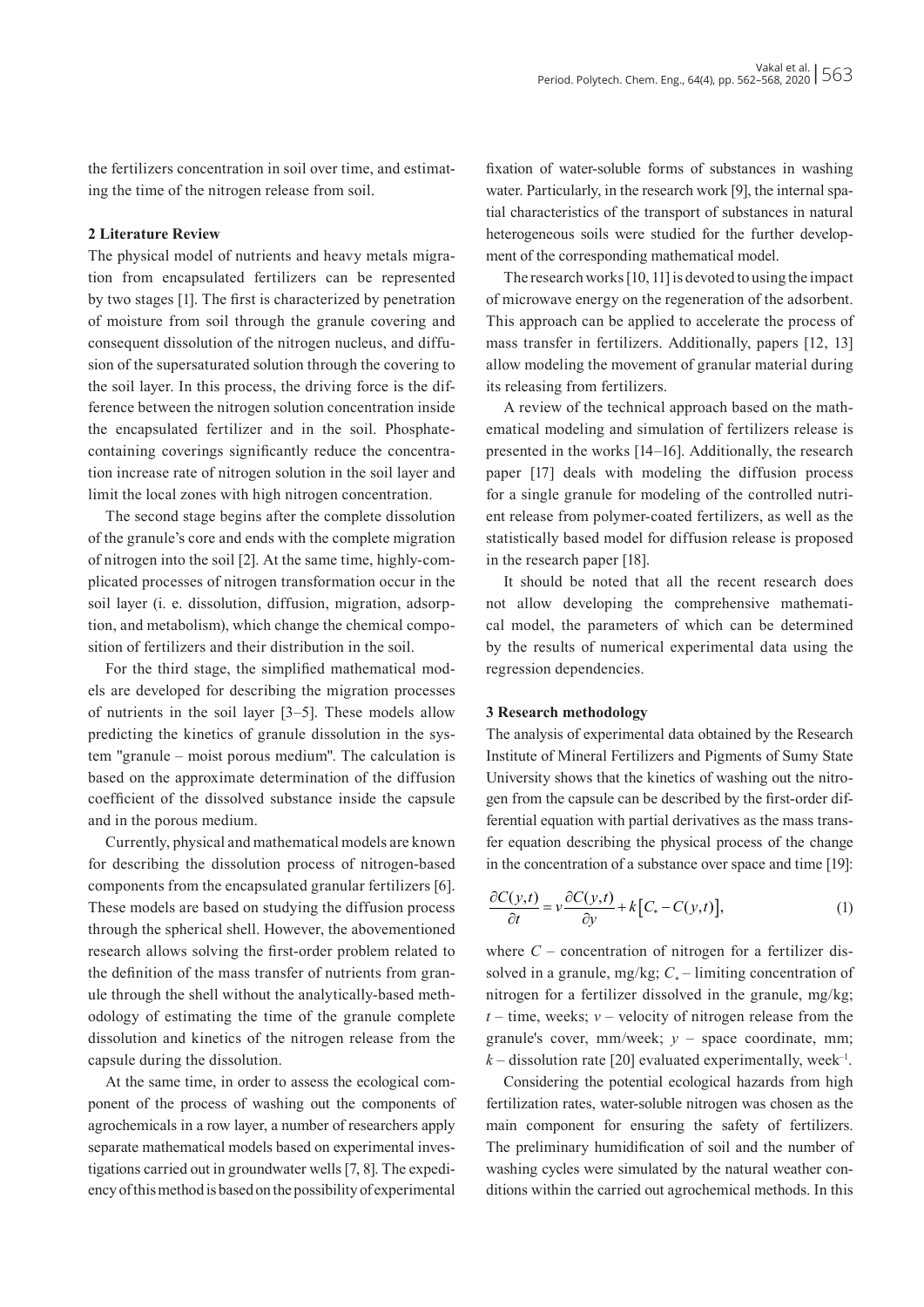case, the rate of dissolution of granules depends on the composition of phosphate-containing covering and its thickness.

Since the time of dissolution of the phosphate-containing covering is significantly higher in comparison on the time of nitrogen dissolution, when developing a mathematical model for the washing out nutrients from the encapsulated granule, the following assumption was considered [21-23]: coating material is difficult to dissolve and the physical properties remain unchanged during the period of dissolution of a nitrogen nucleus of fertilizer.

Consequently, the amount of the dissolved active substance in the soil is the main subject of the study. This allows simplifying the Eq. (1) to the form:

$$
\frac{dC(t)}{dt} = k\big[C_* - C(t)\big].\tag{2}
$$

Expressing the concentration  $C = 1 - \Delta C$  by the parameter Δ*C* of nitrogen release from the soil during the fertilizers dissolution, the Eq. (2) after identical transformations takes the Eq. (3):

$$
\frac{d\Delta C}{dt} + k\Delta C = k\Delta C_*,\tag{3}
$$

where  $\Delta C_*$  – limiting nitrogen loss from the soil in the process of fertilizers dissolution, mg/kg.

The general solution of the first-order linear non-homogeneous Eq. (3) for the initial condition  $\Delta C(0) = \Delta C_0$ takes the Eq.  $(4)$  [24]:

$$
\Delta C(t) = \Delta C_0 \exp(-kt) + \Delta C_* [1 - \exp(-kt)], \qquad (4)
$$

where  $\Delta C_{0}$  – initial release of nitrogen from fertilizer, mg/kg.

The physical meaning of the limiting concentration is in the fact that the concentration  $C \to C_*$  when  $t \to \infty$ . It should be noted that Eq. (3) and its solution Eq. (4) satisfy this requirement.

Under the simplifying assumption that the soil washing process out occurs relatively evenly during the fertilization period, a number of release cycles *N* can be determined in terms of the corresponding frequency *f*, cycles / week, as  $N = f \cdot t$ . In this case, introducing the dimensionless empirical coefficient  $\alpha = k/f$  allows rewriting the general solution Eq. (4) in Eq. (5):

$$
\Delta C(N) = \Delta C_0 \exp(-\alpha N) + \Delta C_* [1 - \exp(-\alpha N)].
$$
 (5)

Since the limiting concentration varies considerably for different granular fertilizers [25], there is a need for converting the mathematical model Eq. (6) to a unified one. Thus, the choice of the initial loss  $\Delta C_0 = 0$  as an origin and introducing the dimensionless concentration:

$$
\Delta \overline{C} = \frac{\Delta C}{\Delta C_*}; \quad 0 \le \Delta \overline{C} < 1 \tag{6}
$$

allows obtaining the following unified model determined in terms of dimensionless parameters only:

$$
\Delta \overline{C}(N) = 1 - \exp(-\alpha N). \tag{7}
$$

It should be noted that the parameters  $\alpha$  is determined as a result of the regression analysis using the parameter identification of the developed mathematical model by the experimental results data [25, 26]. For this purpose, procedures of quasi-linear parameter estimation and minimizing the error function determined by the least square method are implemented for the model Eq. (5):

$$
R(\alpha) = \sum_{i=1}^{n} \left[ \alpha N_i - \frac{\ln(\Delta C_* - \Delta C_i)}{\Delta C_* - \Delta C_0} \right]^2 \to \min,
$$
 (8)

where  $i$  – experiment number;  $n$  – total number of the experimental data;  $N_i$ ,  $\Delta C_i$  – experimental values of the parameters for the physical process of mass transfer.

Equating to zero the derivative of the error function with respect to the unknown parameter:

$$
\frac{dR(\alpha)}{d\alpha} = 2\sum_{i=1}^{n} \left[ \alpha N_i - \frac{\ln(\Delta C_* - \Delta C_i)}{\Delta C_* - \Delta C_0} \right] N_i = 0
$$
\n(9)

allows obtaining a quasi-linear regression model for evaluating the dimensionless coefficient:

$$
\alpha = \frac{\sum_{i=1}^{n} N_i \frac{\ln(\Delta C_* - \Delta C_i)}{\Delta C_* - \Delta C_0}}{\sum_{i=1}^{n} N_i^2}.
$$
\n(10)

For the abovementioned unified model Eq. (8), the dependence Eq. (10) is significantly simplified:

$$
\alpha = \frac{\sum_{i=1}^{n} N_i \ln(1 - \Delta \overline{C}_i)}{\sum_{i=1}^{n} N_i^2}.
$$
\n(11)

It should be noted that the parameter  $\alpha$  can be determined directly by the experimental curve of soil washing as a tangent of the initial inclination angle of the curve " $N - \Delta C$ ". This fact is precisely justified by the following identity as a result of analytical analysis of the Eq. (7):

$$
\alpha = \lim_{N \to 0} \frac{d\Delta \bar{C}}{dN}.
$$
\n(12)

For each type of fertilizer, the coefficient  $\alpha$  is determined separately. Its value depends on the degree of soil saturation with the active substance and the maximum level of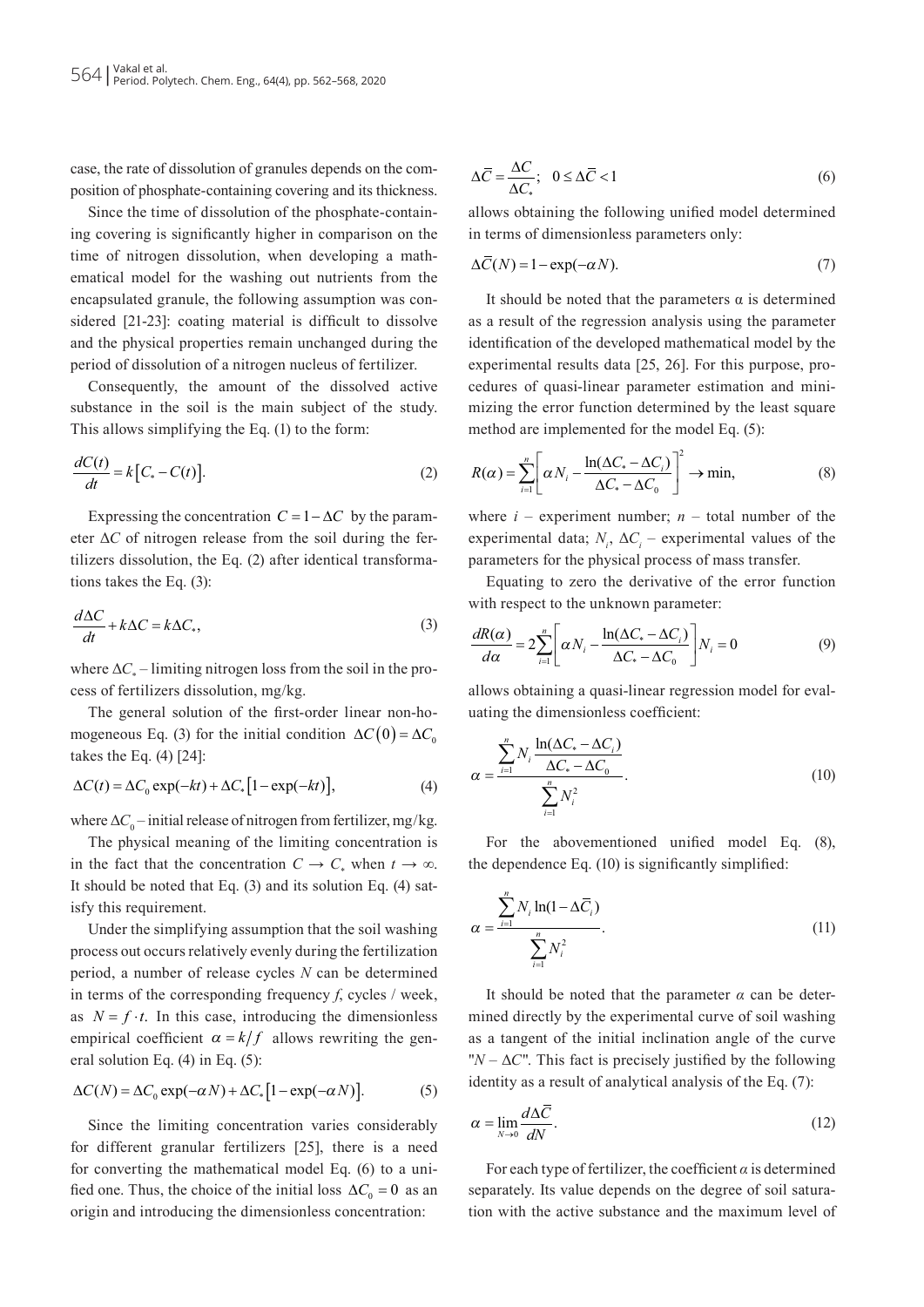washout. This fact is caused by different diffusion properties of the phosphate-containing membrane and its composition. Therefore, the dissolution rate for a granule's cover and the nitrogen release is significantly different [27]. Moreover, studies of encapsulated fertilizers [28, 29] show a decrease in the number of mobile forms of nitrogen.

The dependence Eq. (5) allows evaluating time *T* of nitrogen release from the soil in terms of the permissible level of washout [Δ*C*], mg/kg:

$$
T = \frac{1}{k} \ln \frac{\Delta C_* - \Delta C_0}{\Delta C_* - [\Delta C]}.
$$
\n(13)

Particularly, for the values  $\Delta C_0 = 0$  and  $|\Delta C| = 0.95C_*$ , it can be obtained  $T_{0.95} = 3/k$ . This dependence allows experimentally evaluating the dissolution rate  $k = 3/T_{0.95}$ , where  $T_{0.95}$  is the time of 95 % release of fertilizers (dissolution parameter  $p = 0.95$ ). For an arbitrary value of the parameter  $p$ , it can be written the dependence:

$$
k = \beta / T_p \,, \tag{14}
$$

where  $\beta = -\ln(1-p)$  – dimensionless parameter presented in Fig. 1 and Table 1.

Particularly, for a half-dissolution period  $T_{0.5}$  ( $p = 0.5$ ), the dissolution ratio  $k = 0.69/t_{0.5}$ .



**Fig. 1** The unified curve for evaluating the dissolution rate

| Percentage<br>level, $\%$ | Parameter $\beta$ | Percentage<br>level, $\%$ | Parameter $\beta$ |
|---------------------------|-------------------|---------------------------|-------------------|
| 50                        | 0.69              | 85                        | 1.90              |
| 55                        | 0.80              | 90                        | 2.30              |
| 60                        | 0.92              | 95                        | 3.00              |
| 65                        | 1.05              | 96                        | 3.22              |
| 70                        | 1.20              | 97                        | 3.51              |
| 75                        | 1.39              | 98                        | 3.91              |
| 80                        | 1.61              | 99                        | 4.61              |

#### **4 Results**

In the case of zero value of the initial nitrogen release, the results of theoretical calculations according to the mathematical model determined by Eq. (5) are presented in Fig. 2 for different values of the parameter *α* which corresponds to different types of fertilizers.

The features of the evaluated dependencies shown in Fig. 2 confirm the lowest rate of nitrogen washout. This fact allows resulting that the method of covering the granules by the combination of layers from superphosphate and calcium humate is the most efficient.

Fig. 3 presents the unified dimensionless dependencies for changes in the concentration of nitrogen washed out from the soil for different types of fertilizers. The presented curves are determined according to the mathematical model Eq. (7).

The rate of increase in the concentration of nitrogen in the wash solution corresponds to a higher value of the coefficient *α*. This fact is characterized by an increase in the initial angle of the curves shown in Fig. 3.

When studying the process of dissolution of the nucleus of granules for encapsulated fertilizers and, consequently, of nitrogen losses from the soil, the approximating curves are built by the experimental points (Fig. 4) using the regression model based on the physical model Eq. (10) of mass transfer.

According to the comparison of data obtained using the mathematical modeling and experimental research, the carried out regression and correlation analysis proves



**Fig. 2** Estimated curve of release of nitrogen fertilizers from a soil: 1 – carbamide; 2 – urea coated with superphosphate, plasticizer – calcium humate; 3 – carbamide, coated with superphosphate and zeolite, plasticizer – calcium humate; 4 – carbamide, coated with superphosphate and zeolite, plasticizer  $-50\%$  solution of urea and calcium humate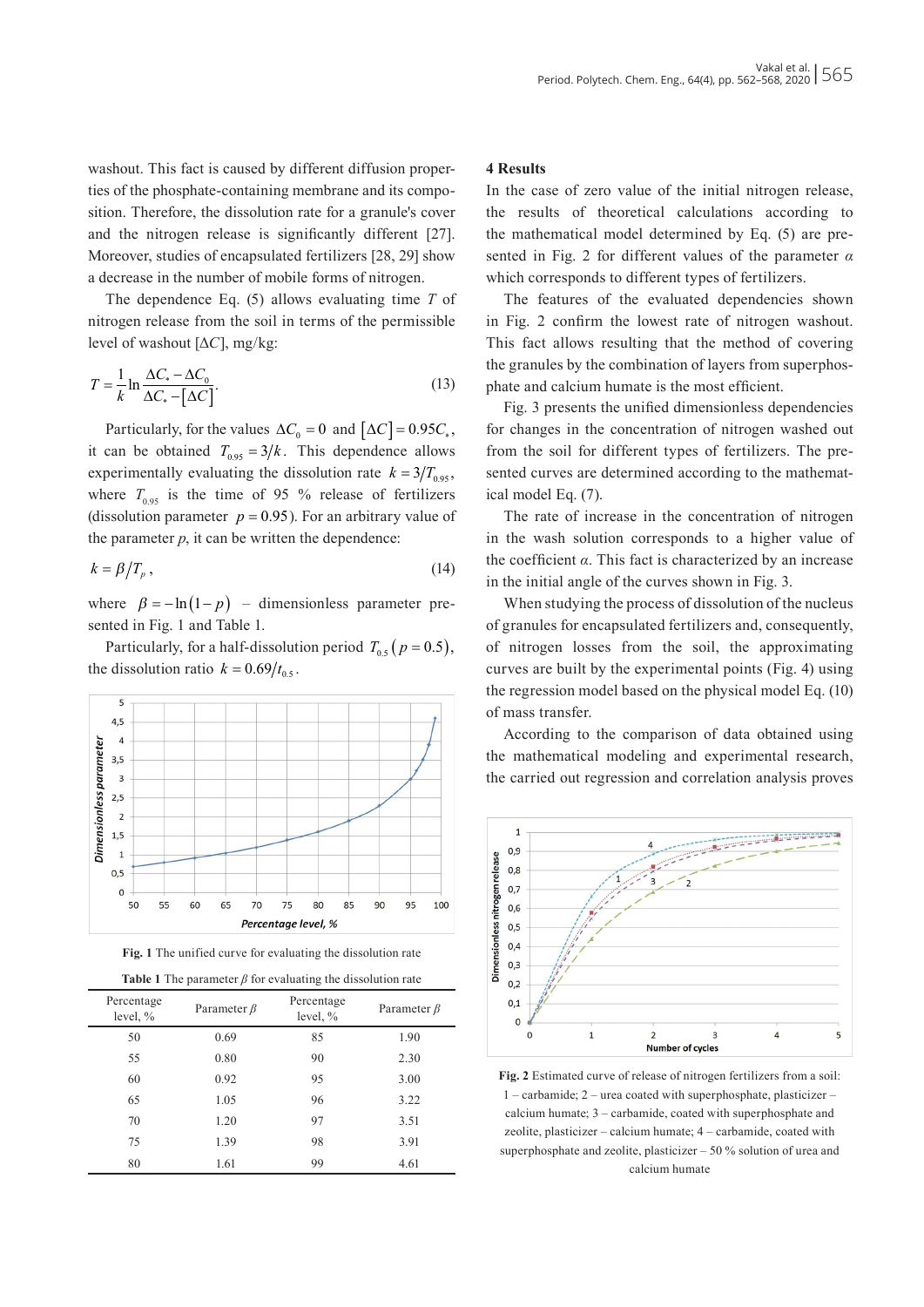

**Fig. 3** A unified curve of release of nitrogen fertilizers from a soil: 1 – carbamide; 2 – urea coated with superphosphate, plasticizer – calcium humate; 3 – carbamide, coated with superphosphate and zeolite, plasticizer – calcium humate; 4 – carbamide, coated with superphosphate and zeolite, plasticizer – 50 % solution of urea and calcium humate

a close correlation between the changes in nitrogen loss during the dissolution of the encapsulated fertilizer. As a result, correlation coefficients for the studied fertilizers are equal to 0.964, 0.996, 0.971, and 0.981 for the cases presented in Fig. 4.

According to the calculated mathematical model, the use of fertilizers with the test coatings reduces the loss of active ingredient due to leaching during natural precipitation and prolongs the use of nutrients by plants.

When using urea, the amount of washed nitrogen will be at least 118.7 mg/kg; carbamide coated with superphosphate with a plasticizer with calcium humate - not less than 33.7 mg/kg; urea coated with superphosphate and zeolite with a plasticizer with calcium humate – not less than 78 mg/kg; carbamide, coated with superphosphate and zeolite, plasticizer solution of urea and calcium humate - not less than 80.8 mg/kg. Thus, it is possible



**Fig. 4** Release of nitrogen fertilizers from a soil: (a) carbamide; (b) urea coated with superphosphate, plasticizer – calcium humate; (c) carbamide, coated with superphosphate and zeolite, plasticizer – calcium humate; (d) carbamide, coated with superphosphate and zeolite, plasticizer – 50 % solution of urea and calcium humate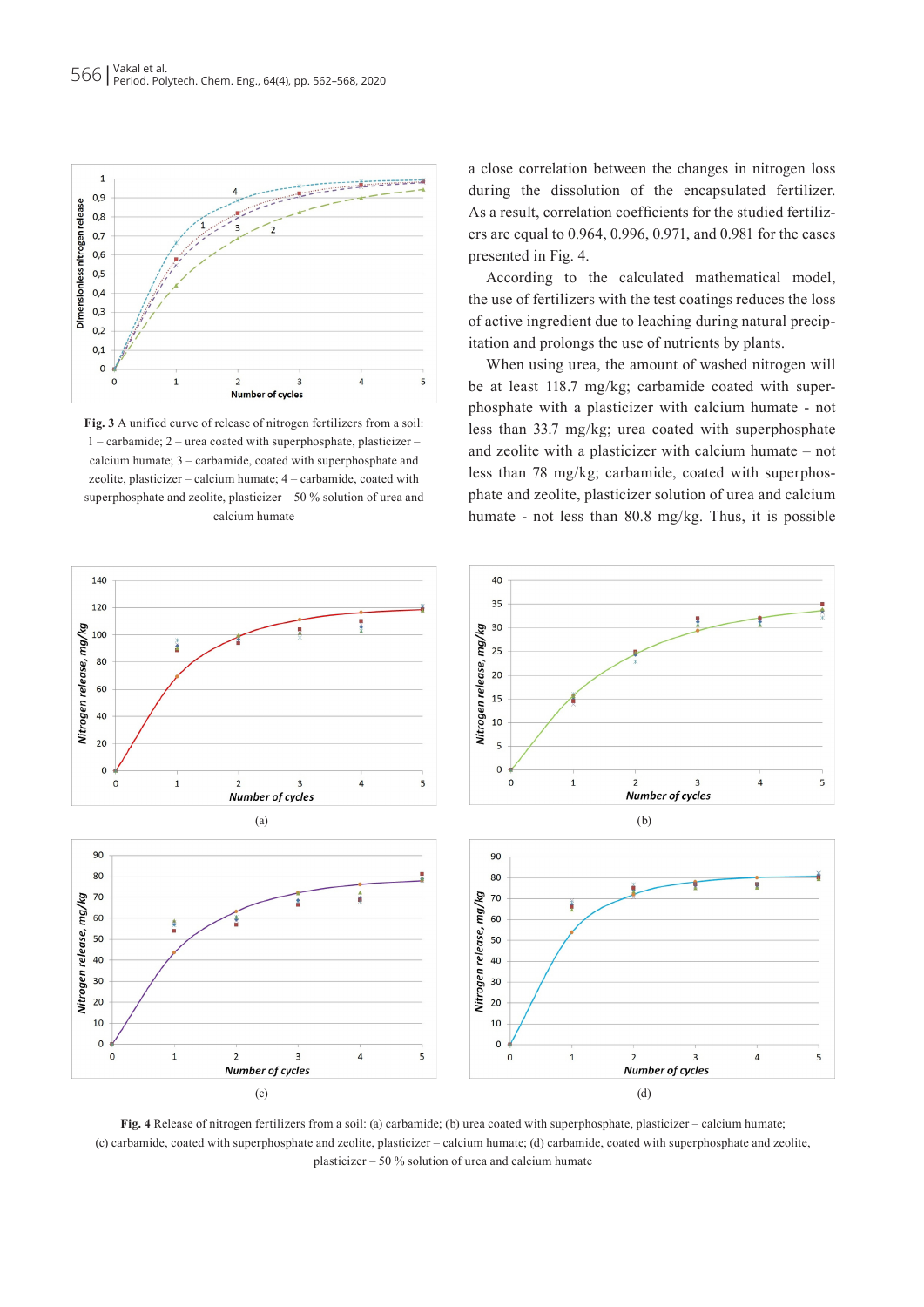to reduce the loss of nitrogen from fertilizer in 1.5–3.5 times. This will allow, respectively, to reduce the number of applied fertilizers and, as a result, the load on the soil and the aquatic environment and to minimize the oversaturation of plants with nitrogen.

# **5 Conclusions**

An analysis of the dissolution characteristics of the capsular granule nucleus has been performed to reduce the amount of water-soluble nitrogen and the rate of its accumulation in the soil layer. The problem is formulated considering environmental constraints and solved using the proposed reliable mathematical model. The possibility of reducing the ecological load on the environment by applying nitrogen fertilizers having different diffusion properties of the phosphate-containing membrane and composition is substantiated and solved by investigating the kinetics of the washing out of water-soluble nitrogen fertilizers. As a result, the operating parameters of the process are determined. The results of the developed mathematical model allow calculating the change in the concentration of nitrogen washed out of different types of fertilizers over time. The carried out simulations allow evaluating the efficiency of fertilizers of prolonged action and environmental impact on the environment.

### **References**

- [1] Zhao, L., Zhang, Z., Tang, Z., Feng, S. "Migration characteristics of mineral nitrogen with surface runoff in dry farmland soil", Acta Scientiae Circumstantiae, 30(10), pp. 1977–1984, 2010.
- [2] Dube, A., Zbytniewski, R., Kowalkowski, T., Cukrowska, E., Buszewski, B. "Adsorption and Migration of Heavy Metals in Soil", Polish Journal of Environmental Studies, 10(1), pp. 1–10, 2001. [online] Available at: [http://www.pjoes.com/](http://www.pjoes.com/pdf-87344-21203?filename=Adsorption%20and%20migration.pdf) [pdf-87344-21203?filename=Adsorption%20and%20migration.pdf](http://www.pjoes.com/pdf-87344-21203?filename=Adsorption%20and%20migration.pdf) [Accessed: 15 January 2019]
- [3] Shandyba, A. B. "Geotechnical and environmental assessment of contaminated sites under migration of polluting components", In: 4th International Symposium on Geotechnics Related to the Environment, GREEN 4, Wolverhampton, UK, 2004, pp. 173–177. <https://doi.org/10.1201/9780367803346>
- [4] Nagursky, O., Gumnitsky, Y. "Theoretical Model of Compounds Release from Capsulated Particles and Its Experimental Check", Chemistry and Chemical Technology, 6(1), pp. 101–103, 2012. [online] Available at: [http://science2016.lp.edu.ua/sites/default/](http://science2016.lp.edu.ua/sites/default/files/Full_text_of_%20papers/full_text_442.pdf) [files/Full\\_text\\_of\\_%20papers/full\\_text\\_442.pdf](http://science2016.lp.edu.ua/sites/default/files/Full_text_of_%20papers/full_text_442.pdf) [Accessed: 15 January 2019]
- [5] Gumnitskii, Y. M., Lyuta, O. V. "Molecular-diffusion mass transfer of substance in soil medium", Theoretical Foundations of Chemical Engineering, 48(4), pp. 414–419, 2014. <https://doi.org/10.1134/S0040579514040174>

The scientific and practical significance of the obtained results is in developed regression dependencies for determining the dissolution rate and time to wash out fertilizers by the results of experimental research. The reliability of the proposed mathematical model is justified by the relatively high correlation coefficients in a range of 0.96–0.99 for the experimentally studied fertilizers.

#### **Acknowledgments**

The theoretical part of the research was provided by the project "Development and Implementation of Energy Efficient Modular Separation Devices for Oil and Gas Purification Equipment" (state reg. no. 0117U003931) ordered by the Ministry of Education and Science of Ukraine.

The numerical simulation results were obtained at the Faculty of Manufacturing Technologies with a seat in Presov of Technical University of Kosice (Presov, Slovak Republic) within the research project "Identification of Parameters for Technological Equipment using Artificial Neural Networks" funded by the National Scholarship Programme of the Slovak Republic.

The experimental results were obtained by the Research Institute of Mineral Fertilizers and Pigments of Sumy State University (Ukraine).

[6] Basu, S. K., Kumar, N. "Mathematical model and computer simulation for release of nutrients from coated fertilizer granules", Mathematics and Computers in Simulation, 79(3), pp. 634–646, 2008.

<https://doi.org/10.1016/j.matcom.2008.04.012>

[7] Marinov, I., Marinov, A. M. "A Coupled Mathematical Model to Predict the Influence of Nitrogen Fertilization on Crop, Soil and Groundwater Quality", Water Resources Management, 28(15), pp. 5231–5246, 2014.

<https://doi.org/10.1007/s11269-014-0664-5>

- [8] Filipović, V., Kodešová, R., Petošić, D. "Experimental and mathematical modeling of water regime and nitrate dynamics on zero tension plate lysimeters in soil influenced by high groundwater table", Nutrient Cycling in Agroecosystems, 95(1), pp. 23–42, 2013. <https://doi.org/10.1007/s10705-012-9546-5>
- [9] Sheng, F., Wang, K., Zhang, R., Liu, H. "Modeling the heterogeneous soil water flow and solute transport by two-region-two-stage model", Journal of Hydraulic Engineering, 46(4), pp. 433–442, 2015. (in Chinese) <https://doi.org/10.13243/j.cnki.slxb.2015.04.007>

```
[10] Dobrotvorskiy, S., Aleksenko, B., Dobrovolska, L., Basova, Y. 
"Effect of the Application of Microwave Energy on the Regeneration 
of the Adsorbent", Acta Polytechnica, 58(4), pp. 217–225, 2018.
https://doi.org/10.14311/AP.2018.58.0217
```